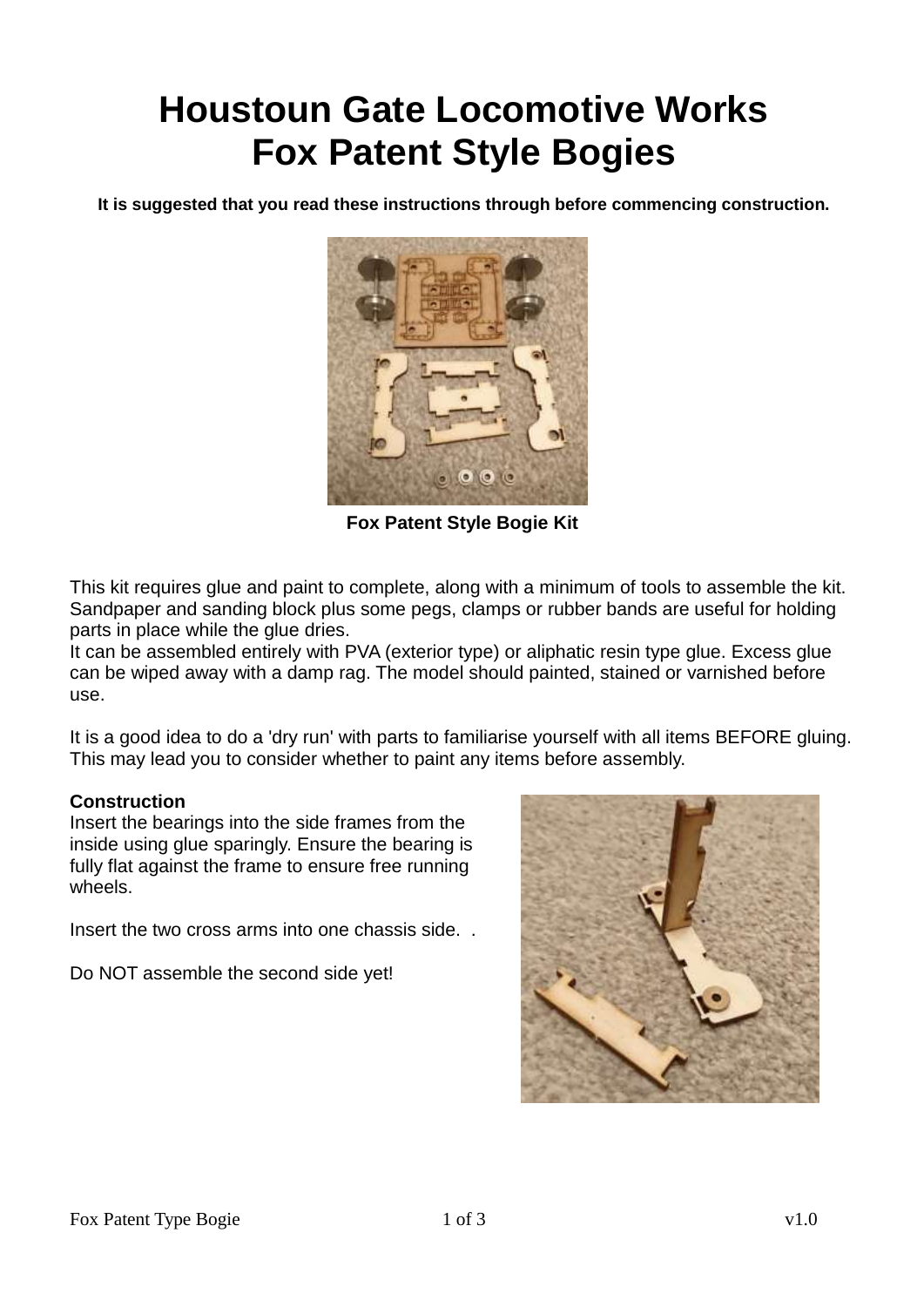Insert the wheels into the frames, then assemble the second side frame the the cross members.

Glue the top crossbar piece with the pivot hole in place. This will lock the bogie frame in square.

The side overlays are made up of three layers, the main side piece, the axlebox and springs plus the axlebox covers. Apply the glue sparingly and carefully align the parts with their etched outline on the previous layer.